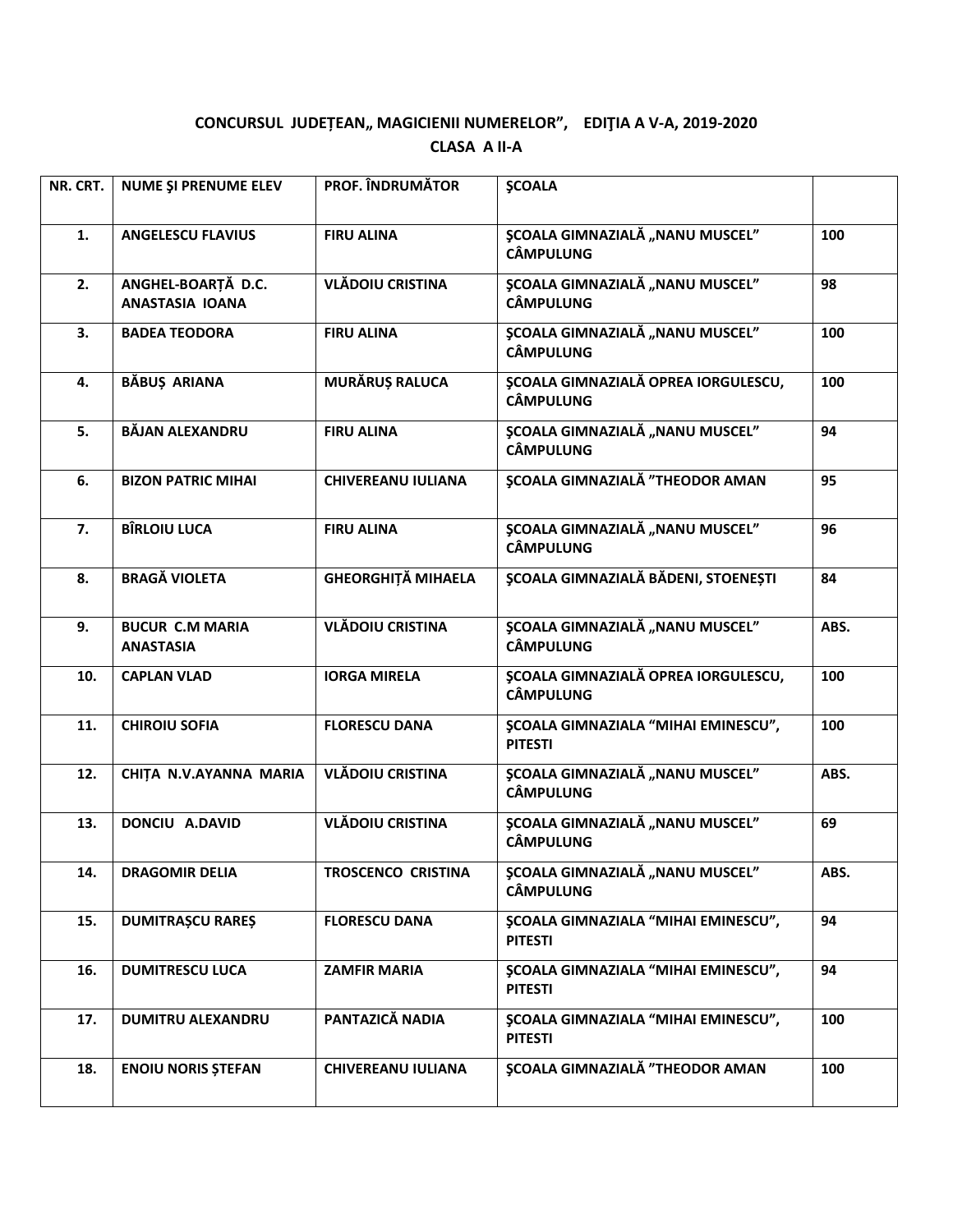| 19. | <b>GHITULESCU TEODOR</b>                    | <b>ZAMFIR MARIA</b>              | <b>\$COALA GIMNAZIALA "MIHAI EMINESCU",</b>                    | 100 |
|-----|---------------------------------------------|----------------------------------|----------------------------------------------------------------|-----|
|     | <b>ANDREI</b>                               |                                  | <b>PITESTI</b>                                                 |     |
| 20. | <b>GIONEA VLAD ANDREI</b>                   | <b>ZAMFIR FLORENTINA</b>         | <b>ŞCOALA GIMNAZIALA "MIHAI EMINESCU",</b><br><b>PITESTI</b>   | 98  |
| 21. | HERIȘANU R.I. RUBEN<br><b>STEFAN EDUARD</b> | <b>VLĂDOIU CRISTINA</b>          | <b>\$COALA GIMNAZIALĂ "NANU MUSCEL"</b><br><b>CÂMPULUNG</b>    | 88  |
| 22. | HOAGHEA G.CLARA IOANA                       | <b>VLĂDOIU CRISTINA</b>          | <b>ȘCOALA GIMNAZIALĂ "NANU MUSCEL"</b><br><b>CÂMPULUNG</b>     | 75  |
| 23. | <b>HOTESCU EMMA ILINCA</b>                  | <b>RISTEA DANIELA SIMONA</b>     | <b>ŞCOALA GIMNAZIALA "MIHAI EMINESCU",</b><br><b>PITESTI</b>   | 100 |
| 24. | <b>ILINA ANDRA</b>                          | <b>FIRU ALINA</b>                | <b>ȘCOALA GIMNAZIALĂ "NANU MUSCEL"</b><br><b>CÂMPULUNG</b>     | 62  |
| 25. | <b>ILINA ARIANA</b>                         | <b>FIRU ALINA</b>                | <b>ȘCOALA GIMNAZIALĂ "NANU MUSCEL"</b><br><b>CÂMPULUNG</b>     | 77  |
| 26. | IOAN A.G. ANTONIA<br><b>STEFANIA</b>        | <b>VLĂDOIU CRISTINA</b>          | ȘCOALA GIMNAZIALĂ "NANU MUSCEL"<br><b>CÂMPULUNG</b>            | 95  |
| 27. | <b>ION NATALIA</b>                          | PANTAZICĂ NADIA                  | <b>ŞCOALA GIMNAZIALA "MIHAI EMINESCU",</b><br><b>PITESTI</b>   | 100 |
| 28. | <b>ISTOCESCU RARES</b>                      | PANTAZICĂ NADIA                  | <b>ŞCOALA GIMNAZIALA "MIHAI EMINESCU",</b><br><b>PITESTI</b>   | 100 |
| 29. | <b>MITRICĂ DAVID</b>                        | <b>IORGA MIRELA</b>              | <b>ȘCOALA GIMNAZIALĂ OPREA IORGULESCU,</b><br><b>CÂMPULUNG</b> | 100 |
| 30. | <b>MITU STEFAN</b>                          | <b>ZAMFIR FLORENTINA</b>         | <b>\$COALA GIMNAZIALA "MIHAI EMINESCU",</b><br><b>PITESTI</b>  | 100 |
| 31. | <b>MOCANU MARIA SOFIA</b>                   | <b>ZAMFIR MARIA</b>              | <b>ŞCOALA GIMNAZIALA "MIHAI EMINESCU",</b><br><b>PITESTI</b>   | 64  |
| 32. | <b>MOISE ALEXANDRU</b><br><b>NICOLAE</b>    | <b>RISTEA DANIELA SIMONA</b>     | <b>ŞCOALA GIMNAZIALA "MIHAI EMINESCU",</b><br><b>PITESTI</b>   | 65  |
| 33. | <b>MOTOROAGĂ DAVID</b><br><b>GABRIEL</b>    | <b>PECA SILVIA</b>               | <b>ȘCOALA GIMNAZIALĂ NR. 1 STOENEȘTI</b>                       | 64  |
| 34. | NICU C.DARIA MARIA                          | <b>VLĂDOIU CRISTINA</b>          | <b>ȘCOALA GIMNAZIALĂ "NANU MUSCEL"</b><br><b>CÂMPULUNG</b>     | 93  |
| 35. | <b>OLTEANU CODRUT</b>                       | <b>MURĂRUȘ RALUCA</b>            | <b>ȘCOALA GIMNAZIALĂ OPREA IORGULESCU,</b><br><b>CÂMPULUNG</b> | 100 |
| 36. | <b>OZOIU ALESIA</b>                         | <b>FIRU ALINA</b>                | <b>ȘCOALA GIMNAZIALĂ "NANU MUSCEL"</b><br><b>CÂMPULUNG</b>     | 60  |
| 37. | <b>OZOIU RADU</b>                           | <b>FIRU ALINA</b>                | <b>ȘCOALA GIMNAZIALĂ "NANU MUSCEL"</b><br><b>CÂMPULUNG</b>     | 77  |
| 38. | PARASCHIV ALEXIA IOANA                      | RISTEA DANIELA SIMONA            | <b>\$COALA GIMNAZIALA "MIHAI EMINESCU",</b><br><b>PITESTI</b>  | 88  |
| 39. | POJALĂ LUCA                                 | <b>IULIANA CLARA</b><br>PĂUNESCU | <b>SCOALA GIMNAZIALĂ STOENEȘTI-COTENEȘTI</b>                   | 77  |
| 40. | <b>POP DAVID</b>                            | TĂNASE ILEANA                    | LICEUL TEHNOLOGIC NR. 1-MĂRĂCINENI,<br><b>ARGES</b>            | 75  |